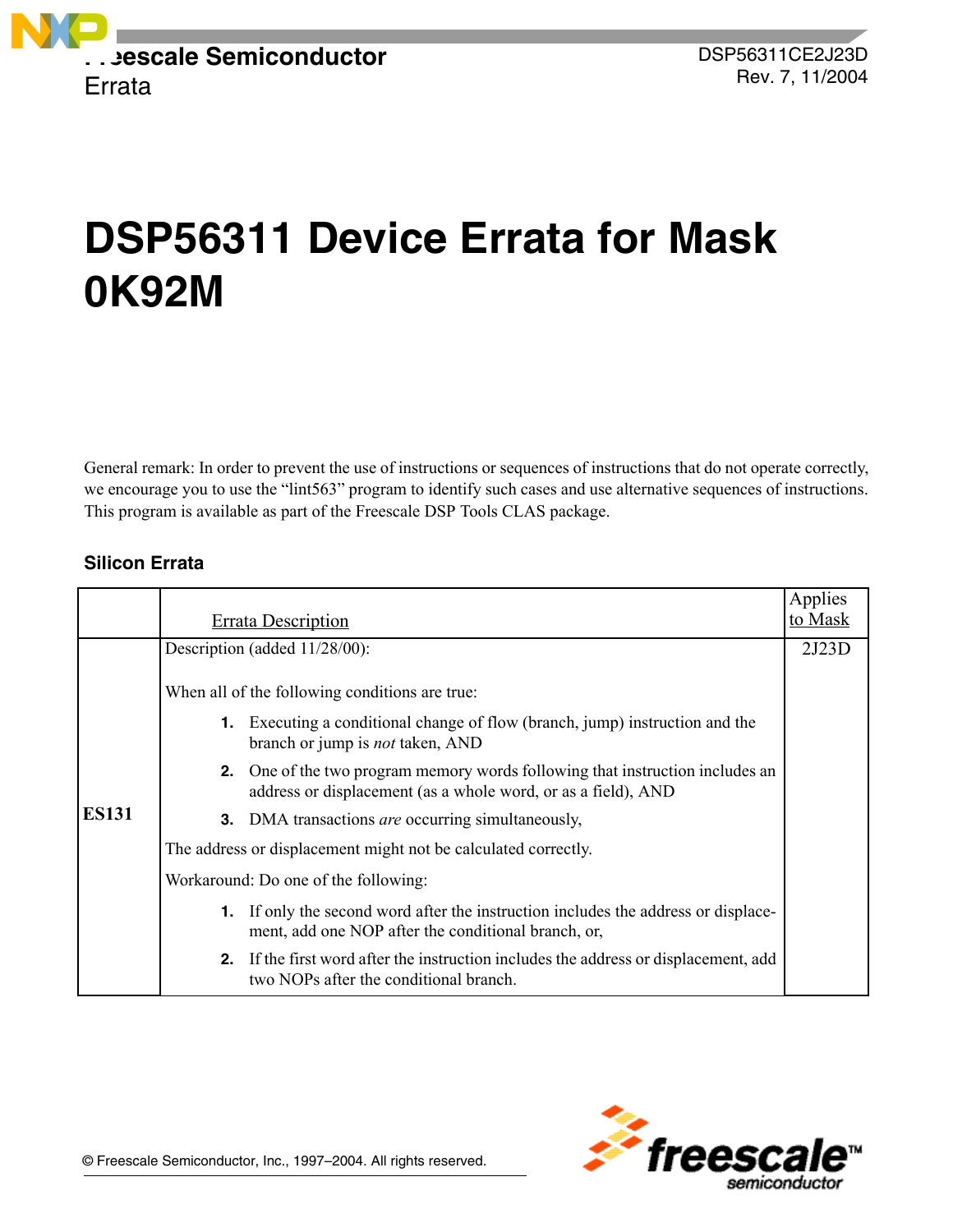

# **Documentation Errata**

|     | Description (revised 11/9/98):                                                                                                                                                                                                                                                                                      | 2J23D |
|-----|---------------------------------------------------------------------------------------------------------------------------------------------------------------------------------------------------------------------------------------------------------------------------------------------------------------------|-------|
|     | XY memory data move does not work properly under one of the following two<br>situations:                                                                                                                                                                                                                            |       |
|     | <b>1.</b> The X-memory move destination is internal I/O and the Y-memory move<br>source is a register used as destination in the previous adjacent move<br>from non Y-memory                                                                                                                                        |       |
|     | <b>2.</b> The Y-memory move destination is a register used as source in the next<br>adjacent move to non Y-memory.                                                                                                                                                                                                  |       |
|     | Here are examples of the two cases (where $x:(r1)$ is a peripheral):                                                                                                                                                                                                                                                |       |
|     | Example 1:                                                                                                                                                                                                                                                                                                          |       |
| ED1 | move #\$12, y0<br>move $x0, x: (r7)$ $y0, y: (r3)$ (while $x: (r7)$ is a peripheral).                                                                                                                                                                                                                               |       |
|     | Example 2:                                                                                                                                                                                                                                                                                                          |       |
|     | $x1, y0, a x1, x: (r1)+ y: (r6)+, y0$<br>mac<br>y0, y1<br>move                                                                                                                                                                                                                                                      |       |
|     | Any of the following alternatives can be used:                                                                                                                                                                                                                                                                      |       |
|     | <b>1.</b> Separate these two consecutive moves by any other instruction.                                                                                                                                                                                                                                            |       |
|     | <b>2.</b> Split XY Data Move to two moves.                                                                                                                                                                                                                                                                          |       |
|     | <b>Pertains to:</b> DSP56300 Family Manual, Section B-5 "Peripheral pipeline<br>restrictions.                                                                                                                                                                                                                       |       |
|     | Description (added before 2/18/1996):                                                                                                                                                                                                                                                                               | 2J23D |
| ED3 | $\overline{BL}$ pin timings T198 and T199 in the data sheet are changed, improving the<br>arbitration latency: T198 is $5$ ns (max), T199 is 0 ns (min).                                                                                                                                                            |       |
|     | Pertains to: Data Sheet, Synchronous Timings (SRAM) table, Table 2-17.                                                                                                                                                                                                                                              |       |
|     | Description (added 1/27/98):                                                                                                                                                                                                                                                                                        | 2J23D |
| ED7 | When activity is passed from one DMA channel to another and the DMA interface<br>accesses external memory (which requires one or more wait states), the DACT and<br>DCH status bits in the DMA Status Register (DSTR) may indicate improper activity<br>status for DMA Channel 0 (DACT = 1 and DCH $[2:0] = 000$ ). |       |
|     | Workaround: None.                                                                                                                                                                                                                                                                                                   |       |
|     | This is not a bug, but a specification update.                                                                                                                                                                                                                                                                      |       |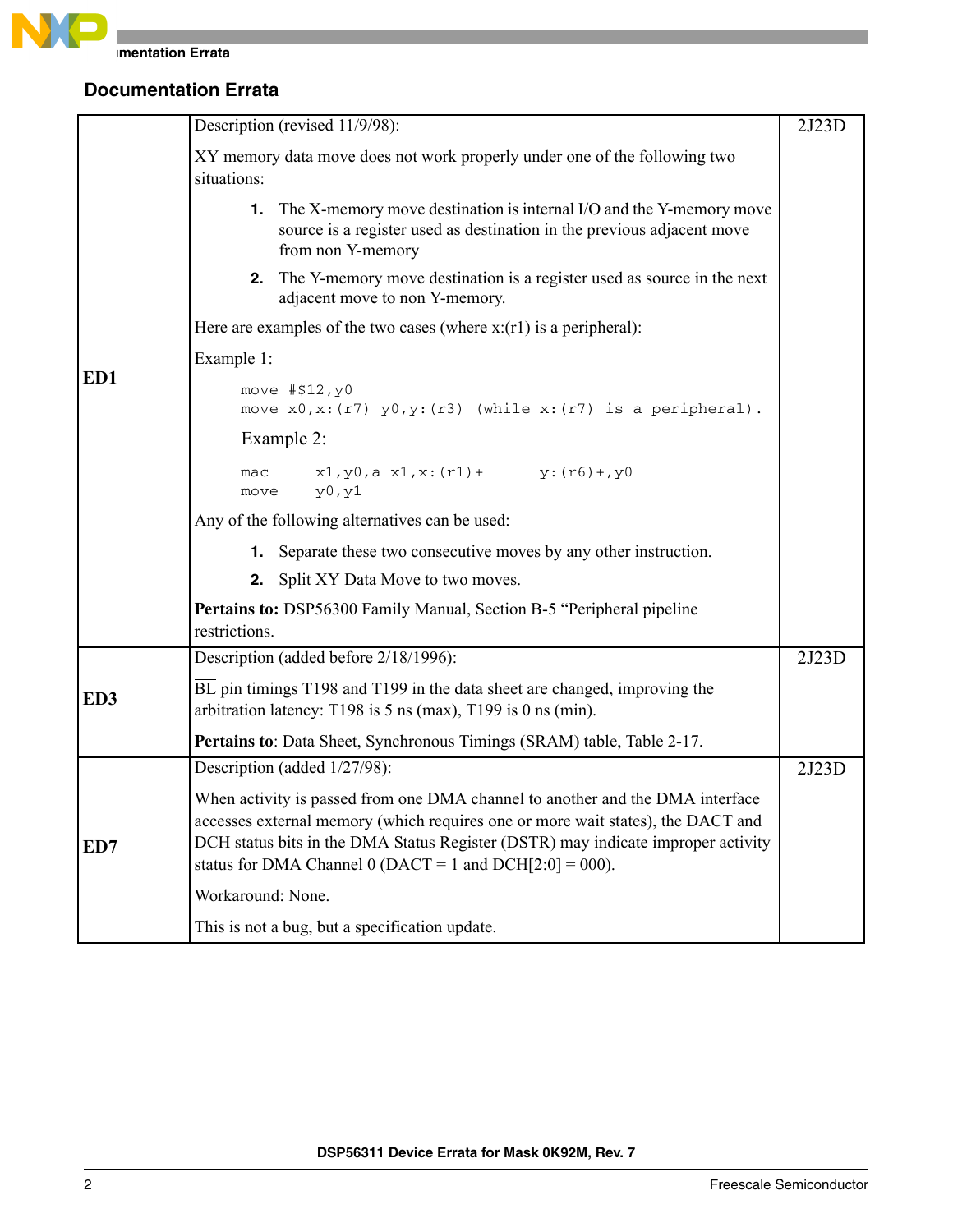

|                 | Description (added 1/27/98):                                                                                                                                                                                                        | 2J23D |
|-----------------|-------------------------------------------------------------------------------------------------------------------------------------------------------------------------------------------------------------------------------------|-------|
|                 | When the SCI is configured in Synchronous mode, internal clock, and all the SCI<br>pins are enabled simultaneously, an extra pulse of 1 DSP clock length is provided on<br>the SCLK pin.                                            |       |
| ED <sub>9</sub> | Workaround:                                                                                                                                                                                                                         |       |
|                 | <b>1.</b> Enable an SCI pin other than SCLK.                                                                                                                                                                                        |       |
|                 | <b>2.</b> In the next instruction, enable the remaining SCI pins, including the<br>SCLK pin.                                                                                                                                        |       |
|                 | This is not a bug, but a specification update.                                                                                                                                                                                      |       |
|                 | Description (added 7/21/98):                                                                                                                                                                                                        | 2J23D |
| <b>ED15</b>     | The DRAM Control Register (DCR) should not be changed while refresh is enabled.<br>If refresh is enabled only a write operation that disables refresh is allowed.                                                                   |       |
|                 | Workaround: First disable refresh by clearing the BREN bit, than change other bits in<br>the DCR register, and finally enable refresh by setting the BREN bit.                                                                      |       |
|                 | Description (added 9/28/98):                                                                                                                                                                                                        | 2J23D |
| <b>ED17</b>     | In all DSP563xx technical data sheets, a note is to be added under "AC Electrical<br>Characteristics" that although the minimum value for "Frequency of Extal" is 0MHz,<br>the device AC test conditions are 15MHz and rated speed. |       |
|                 | Workaround: N/A                                                                                                                                                                                                                     |       |
|                 | Description (added 11/24/98):                                                                                                                                                                                                       | 2J23D |
| <b>ED20</b>     | In the Technical Datasheet Voh-TTL should be listed at 2.4 Volts, not as:                                                                                                                                                           |       |
|                 | $TTL = Vcc-0.4$                                                                                                                                                                                                                     |       |
|                 | Workaround: This is a documentation update.                                                                                                                                                                                         |       |
|                 | Description (added 11/24/98):                                                                                                                                                                                                       | 2J23D |
| <b>ED24</b>     | The technical datasheet supplies a maximum value for internal supply current in<br>Normal, Wait, and Stop modes. These values will be removed because we will<br>specify only a "Typical" current.                                  |       |
|                 | Workaround: This is a documentation update.                                                                                                                                                                                         |       |
| <b>ED26</b>     | Description (added 1/6/99):                                                                                                                                                                                                         | 2J23D |
|                 | The specification DMA Chapter is wrong.                                                                                                                                                                                             |       |
|                 | "Due to the DSP56300 Core pipeline, after DE bit in DCRx is set, the corresponding<br>DTDx bit in DSTR will be cleared only after two instruction cycles."                                                                          |       |
|                 | Should be replaced with:                                                                                                                                                                                                            |       |
|                 | "Due to the DSP56300 Core pipeline, after DE bit in DCRx is set, the corresponding<br>DTDx bit in DSTR will be cleared only after three instruction cycles."                                                                        |       |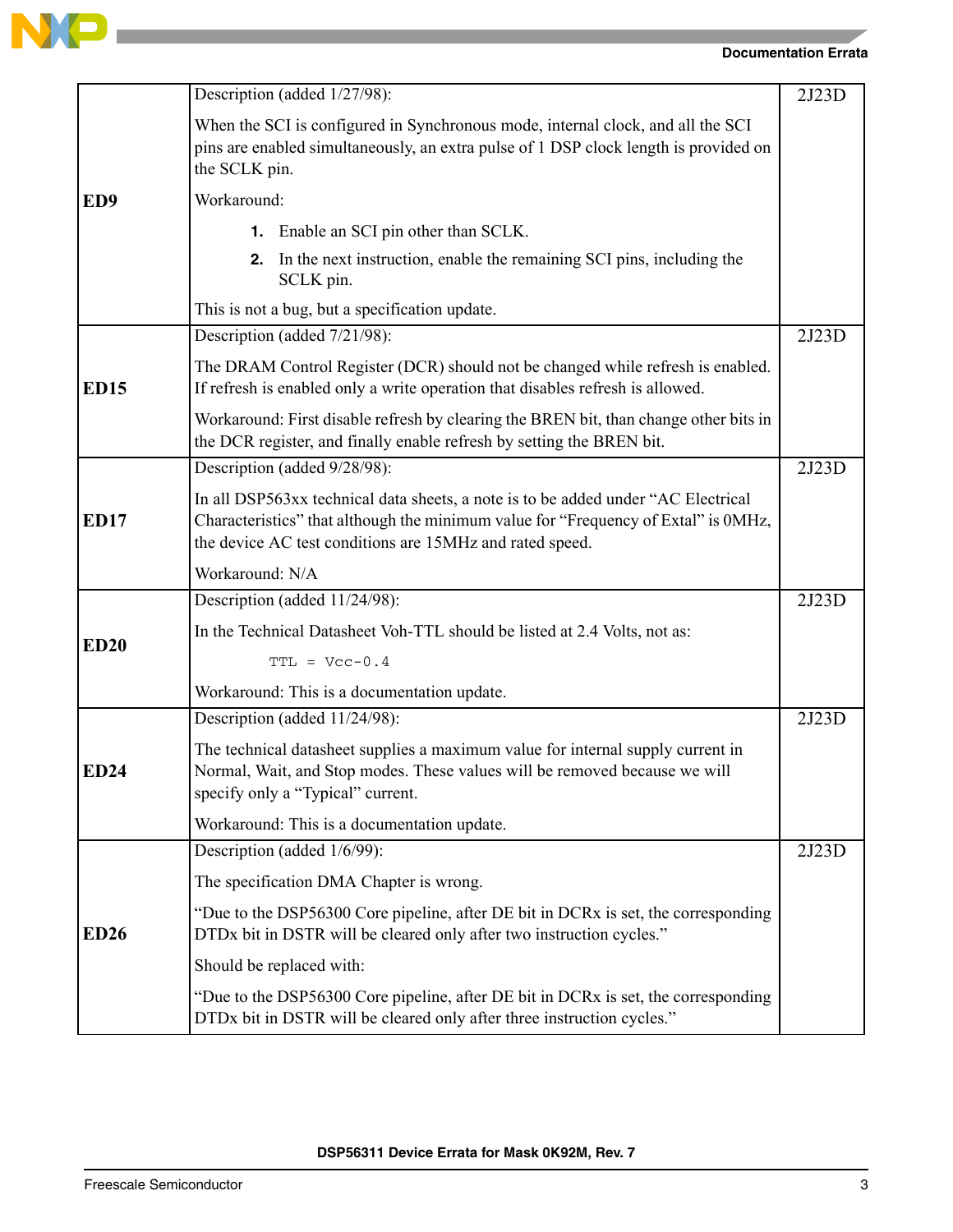

|             | Description (added 1/7/1997; identified as Documentation Errata 2/1/99):                                                                                                                                                                                                                                                                                                                                                                 | 2J23D |
|-------------|------------------------------------------------------------------------------------------------------------------------------------------------------------------------------------------------------------------------------------------------------------------------------------------------------------------------------------------------------------------------------------------------------------------------------------------|-------|
|             | When two consecutive LAs have a conditional branch instruction at LA-1 of the<br>internal loop, the part does not operate properly. For example, the following<br>sequence may generate incorrect results:                                                                                                                                                                                                                               |       |
| <b>ED28</b> | DO #5, LABEL1<br><b>NOP</b><br>DO #4, LABEL2<br><b>NOP</b><br>MOVE $(R0)$ +<br>; conditional branch at LA-1 of<br>BSCC _DEST<br>internal loop<br><b>NOP</b><br>; internal LA<br>LABEL2<br>; external LA<br>NOP<br>LABEL1<br><b>NOP</b><br>NOP<br>NOP<br>DEST<br><b>NOP</b><br>RTS<br>Workaround: Put an additional NOP between LABEL2 and LABEL1.<br><b>Pertains to:</b> DSP56300 Family Manual, Appendix B, Section B-4.1.3, "At LA-1." |       |
|             | Description (added 9/12/1997; identified as a Documentation errata 2/1/99):                                                                                                                                                                                                                                                                                                                                                              | 2J23D |
| <b>ED29</b> | When the ESSI transmits data with the CRA Word Length Control bits<br>$(WL[2:0]) = 100$ , the ESSI is designed to duplicate the last bit of the 24-bit<br>transmission eight times to fill the 32-bit shifter. Instead, after shifting the 24-bit<br>word correctly, eight 0s are being shifted.                                                                                                                                         |       |
|             | Workaround: None.                                                                                                                                                                                                                                                                                                                                                                                                                        |       |
|             | <b>Pertains to:</b> UM, Section 7.4.1.7, "CRA Word Length Control." The table number is<br>$7 - 2.$                                                                                                                                                                                                                                                                                                                                      |       |
|             | Description (added 9/12/1997; identified as a Documentation errata 2/1/99):                                                                                                                                                                                                                                                                                                                                                              | 2J23D |
| <b>ED30</b> | When the ESSI transmits data in the On-Demand mode (i.e., $MOD = 1$ in CRB and<br>$DC[4:0] = $00000$ in CRA) with WL[2:0] = 100, the transmission does not work<br>properly.                                                                                                                                                                                                                                                             |       |
|             | Workaround: To ensure correct operation, do not use the On-Demand mode with the<br>$WL[2:0] = 100$ 32-bit Word-Length mode.                                                                                                                                                                                                                                                                                                              |       |
|             | Pertains to: UM, Section 7.5.4.1, "Normal/On-Demand Mode Selection."                                                                                                                                                                                                                                                                                                                                                                     |       |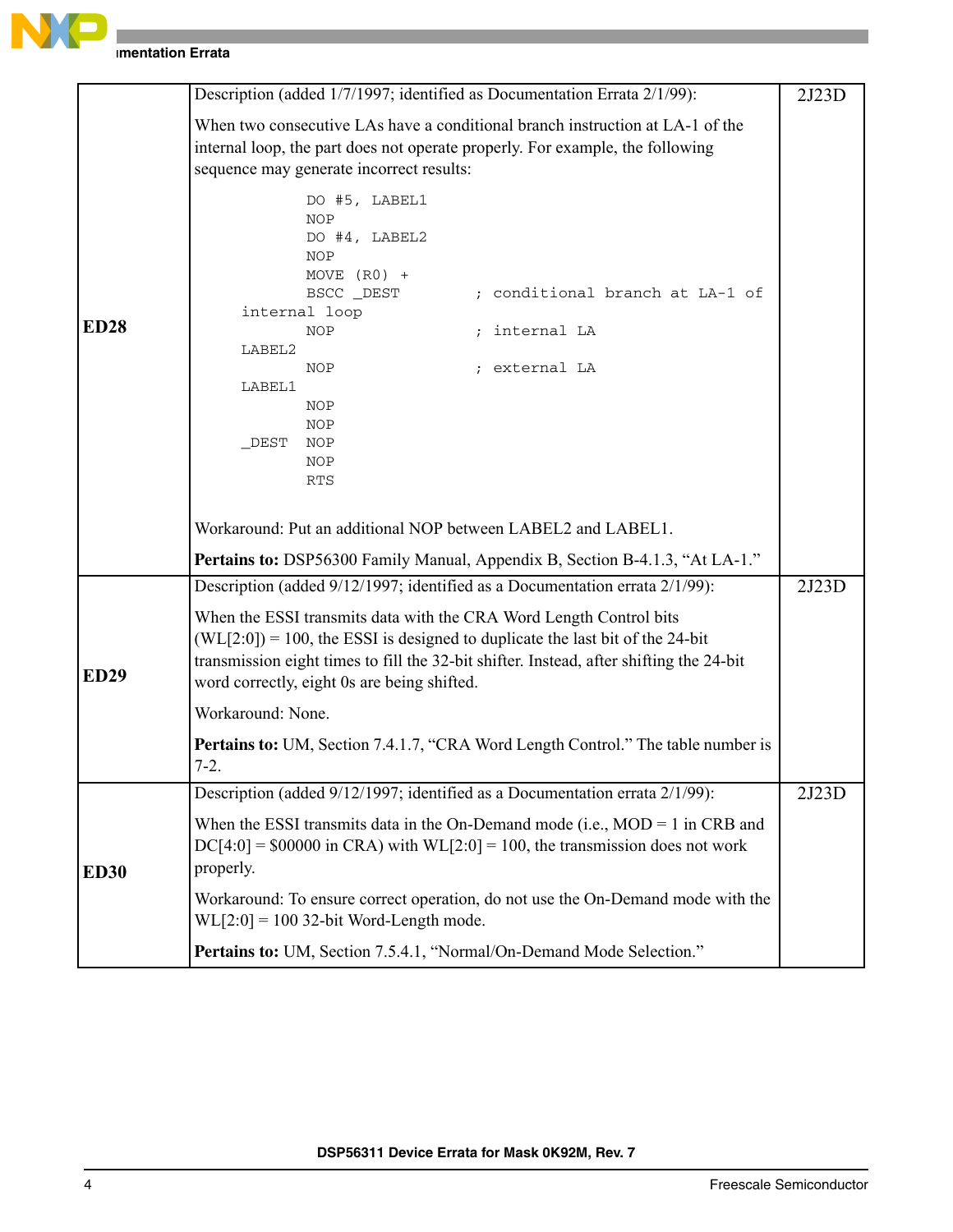

the control of the control of the control of the control of the control of

## **Documentation Errata**

|             | Description (added 9/12/1997; modified 9/15/1997; identified as a Documentation<br>errata 2/1/99):                                                                                                                                                                                                                                                                                                                  | 2J23D |
|-------------|---------------------------------------------------------------------------------------------------------------------------------------------------------------------------------------------------------------------------------------------------------------------------------------------------------------------------------------------------------------------------------------------------------------------|-------|
| <b>ED31</b> | Programming the ESSI to use an internal frame sync (i.e., $SCD2 = 1$ in CRB) causes<br>the SC2 and SC1 signals to be programmed as outputs. If however, the corresponding<br>multiplexed pins are programmed by the Port Control Register (PCR) to be GPIOs,<br>then the GPIO Port Direction Register (PRR) chooses their direction, but this causes<br>the ESSI to use an external frame sync if GPIO is selected. |       |
|             | This errata and workaround apply to both ESSI0 and ESSI1.<br>Note:                                                                                                                                                                                                                                                                                                                                                  |       |
|             | Workaround: To assure correct operation, either program the GPIO pins as outputs or<br>configure the pins in the PCR as ESSI signals.                                                                                                                                                                                                                                                                               |       |
|             | The default selection for these signals after reset is GPIO.<br>Note:                                                                                                                                                                                                                                                                                                                                               |       |
|             | Pertains to: UM, Section 7.4.2.4, "CRB Serial Control Direction 2 (SCD2) Bit 4"                                                                                                                                                                                                                                                                                                                                     |       |
|             | Description (added 11/9/98; identified as a Documentation errata 2/1/99):                                                                                                                                                                                                                                                                                                                                           | 2J23D |
|             | When returning from a long interrupt (by RTI instruction), and the first instruction<br>after the RTI is a move to a DALU register $(A, B, X, Y)$ , the move may not be<br>correct, if the 16-bit arithmetic mode bit (bit 17 of SR) is changed due to the restoring<br>of SR after RTI.                                                                                                                            |       |
| <b>ED32</b> | Workaround: Replace the RTI with the following sequence:                                                                                                                                                                                                                                                                                                                                                            |       |
|             | ssl, sr<br>movec<br>nop<br>rti                                                                                                                                                                                                                                                                                                                                                                                      |       |
|             | Pertains to: DSP56300 Family Manual. Add a new section to Appendix B that is<br>entitled "Sixteen-Bit Compatibility Mode Restrictions."                                                                                                                                                                                                                                                                             |       |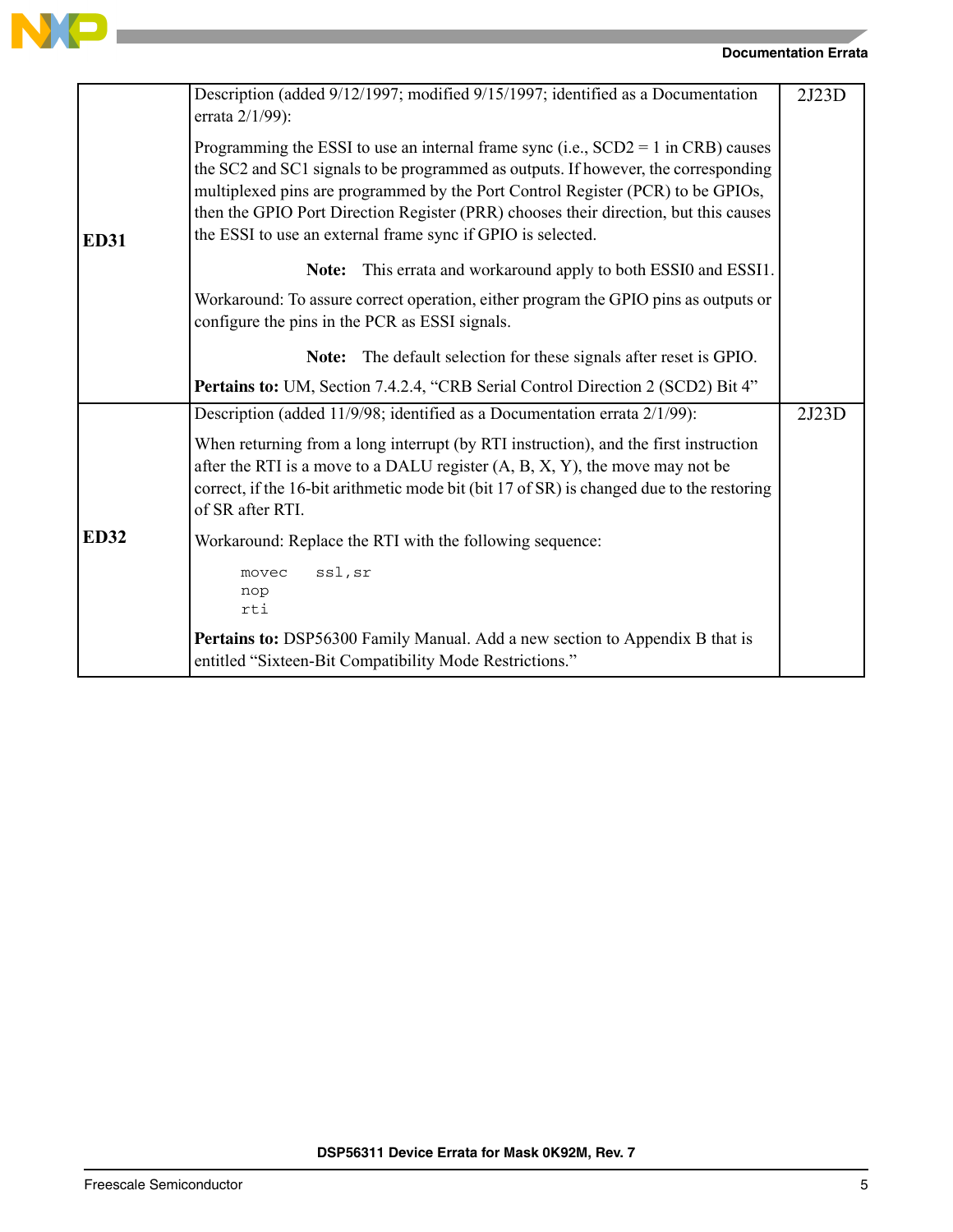

**Imentation Errata** 

| Description (added 12/16/98; identified as a Documentation errata 2/1/99):<br>2J23D<br>When Stack Extension mode is enabled, a use of the instructions BRKcc or ENDDO<br>inside do loops might cause an improper operation.<br>If the loop is non nested and has no nested loop inside it, the errata is relevant only if<br>LA or LC values are being used outside the loop.<br>Workaround:<br>If Stack Extension is used, emulate the BRKcc or ENDDO as in the following<br>examples. We split between two cases, finite loops and do forever loops.<br>1) Finite DO loops (i.e. not DO FOREVER loops)<br><b>BRKCC</b><br>Original code:<br>do #N, label1<br>.<br>.<br><b>ED33</b><br>do #M, label2<br>$\cdots$<br>$\cdots$<br>BRKCC<br>.<br>label2<br>.<br>label1<br>Will be replaced by:<br>do #N, label1<br>.<br>.<br>do #M, label2<br>.<br>.<br>fix brk routine<br>Jcc<br>. |  |  |
|-----------------------------------------------------------------------------------------------------------------------------------------------------------------------------------------------------------------------------------------------------------------------------------------------------------------------------------------------------------------------------------------------------------------------------------------------------------------------------------------------------------------------------------------------------------------------------------------------------------------------------------------------------------------------------------------------------------------------------------------------------------------------------------------------------------------------------------------------------------------------------------|--|--|
|                                                                                                                                                                                                                                                                                                                                                                                                                                                                                                                                                                                                                                                                                                                                                                                                                                                                                   |  |  |
|                                                                                                                                                                                                                                                                                                                                                                                                                                                                                                                                                                                                                                                                                                                                                                                                                                                                                   |  |  |
|                                                                                                                                                                                                                                                                                                                                                                                                                                                                                                                                                                                                                                                                                                                                                                                                                                                                                   |  |  |
|                                                                                                                                                                                                                                                                                                                                                                                                                                                                                                                                                                                                                                                                                                                                                                                                                                                                                   |  |  |
|                                                                                                                                                                                                                                                                                                                                                                                                                                                                                                                                                                                                                                                                                                                                                                                                                                                                                   |  |  |
|                                                                                                                                                                                                                                                                                                                                                                                                                                                                                                                                                                                                                                                                                                                                                                                                                                                                                   |  |  |
|                                                                                                                                                                                                                                                                                                                                                                                                                                                                                                                                                                                                                                                                                                                                                                                                                                                                                   |  |  |
|                                                                                                                                                                                                                                                                                                                                                                                                                                                                                                                                                                                                                                                                                                                                                                                                                                                                                   |  |  |
|                                                                                                                                                                                                                                                                                                                                                                                                                                                                                                                                                                                                                                                                                                                                                                                                                                                                                   |  |  |
|                                                                                                                                                                                                                                                                                                                                                                                                                                                                                                                                                                                                                                                                                                                                                                                                                                                                                   |  |  |
|                                                                                                                                                                                                                                                                                                                                                                                                                                                                                                                                                                                                                                                                                                                                                                                                                                                                                   |  |  |
|                                                                                                                                                                                                                                                                                                                                                                                                                                                                                                                                                                                                                                                                                                                                                                                                                                                                                   |  |  |
|                                                                                                                                                                                                                                                                                                                                                                                                                                                                                                                                                                                                                                                                                                                                                                                                                                                                                   |  |  |
|                                                                                                                                                                                                                                                                                                                                                                                                                                                                                                                                                                                                                                                                                                                                                                                                                                                                                   |  |  |
|                                                                                                                                                                                                                                                                                                                                                                                                                                                                                                                                                                                                                                                                                                                                                                                                                                                                                   |  |  |
|                                                                                                                                                                                                                                                                                                                                                                                                                                                                                                                                                                                                                                                                                                                                                                                                                                                                                   |  |  |
|                                                                                                                                                                                                                                                                                                                                                                                                                                                                                                                                                                                                                                                                                                                                                                                                                                                                                   |  |  |
|                                                                                                                                                                                                                                                                                                                                                                                                                                                                                                                                                                                                                                                                                                                                                                                                                                                                                   |  |  |
|                                                                                                                                                                                                                                                                                                                                                                                                                                                                                                                                                                                                                                                                                                                                                                                                                                                                                   |  |  |
|                                                                                                                                                                                                                                                                                                                                                                                                                                                                                                                                                                                                                                                                                                                                                                                                                                                                                   |  |  |
|                                                                                                                                                                                                                                                                                                                                                                                                                                                                                                                                                                                                                                                                                                                                                                                                                                                                                   |  |  |
|                                                                                                                                                                                                                                                                                                                                                                                                                                                                                                                                                                                                                                                                                                                                                                                                                                                                                   |  |  |
|                                                                                                                                                                                                                                                                                                                                                                                                                                                                                                                                                                                                                                                                                                                                                                                                                                                                                   |  |  |
|                                                                                                                                                                                                                                                                                                                                                                                                                                                                                                                                                                                                                                                                                                                                                                                                                                                                                   |  |  |
|                                                                                                                                                                                                                                                                                                                                                                                                                                                                                                                                                                                                                                                                                                                                                                                                                                                                                   |  |  |
|                                                                                                                                                                                                                                                                                                                                                                                                                                                                                                                                                                                                                                                                                                                                                                                                                                                                                   |  |  |
|                                                                                                                                                                                                                                                                                                                                                                                                                                                                                                                                                                                                                                                                                                                                                                                                                                                                                   |  |  |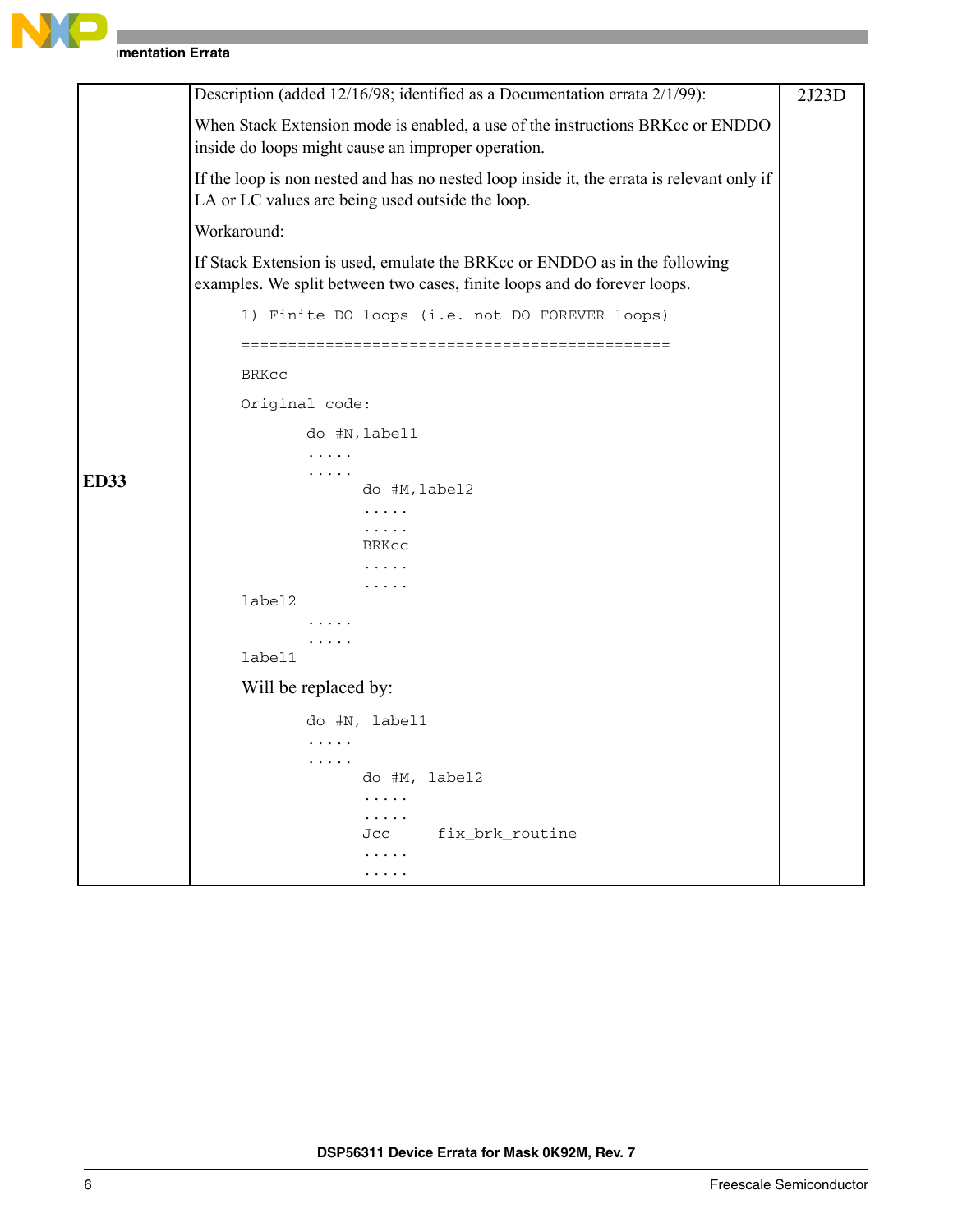

# **Documentation Errata**

|            | nop_before_label2                      | 2J23D |
|------------|----------------------------------------|-------|
|            | ; This instruction must be NOP.<br>nop |       |
|            | label2                                 |       |
|            |                                        |       |
|            | $\cdots$<br>label1                     |       |
|            | $\cdots$                               |       |
|            | $\cdots$                               |       |
|            | fix_brk_routine                        |       |
|            | move #1, lc                            |       |
|            | jmp nop_before_label2                  |       |
|            | <b>ENDDO</b>                           |       |
|            | -------<br>Original code:              |       |
|            | do #M, label1                          |       |
|            | .                                      |       |
| ED33 cont. | .<br>do #N, label2                     |       |
|            | $\cdots$                               |       |
|            | .                                      |       |
|            | <b>ENDDO</b>                           |       |
|            | .                                      |       |
|            | .<br>label2                            |       |
|            |                                        |       |
|            | $\cdots\cdots\cdots$                   |       |
|            | label1                                 |       |
|            | Will be replaced by:                   |       |
|            | do #M, label1                          |       |
|            | $\cdots$                               |       |
|            | .<br>do #N, label2                     |       |
|            | .                                      |       |
|            | .                                      |       |
|            | fix_enddo_routine<br>JMP               |       |

and the control of the control of the control of the control of the control of the control of the control of the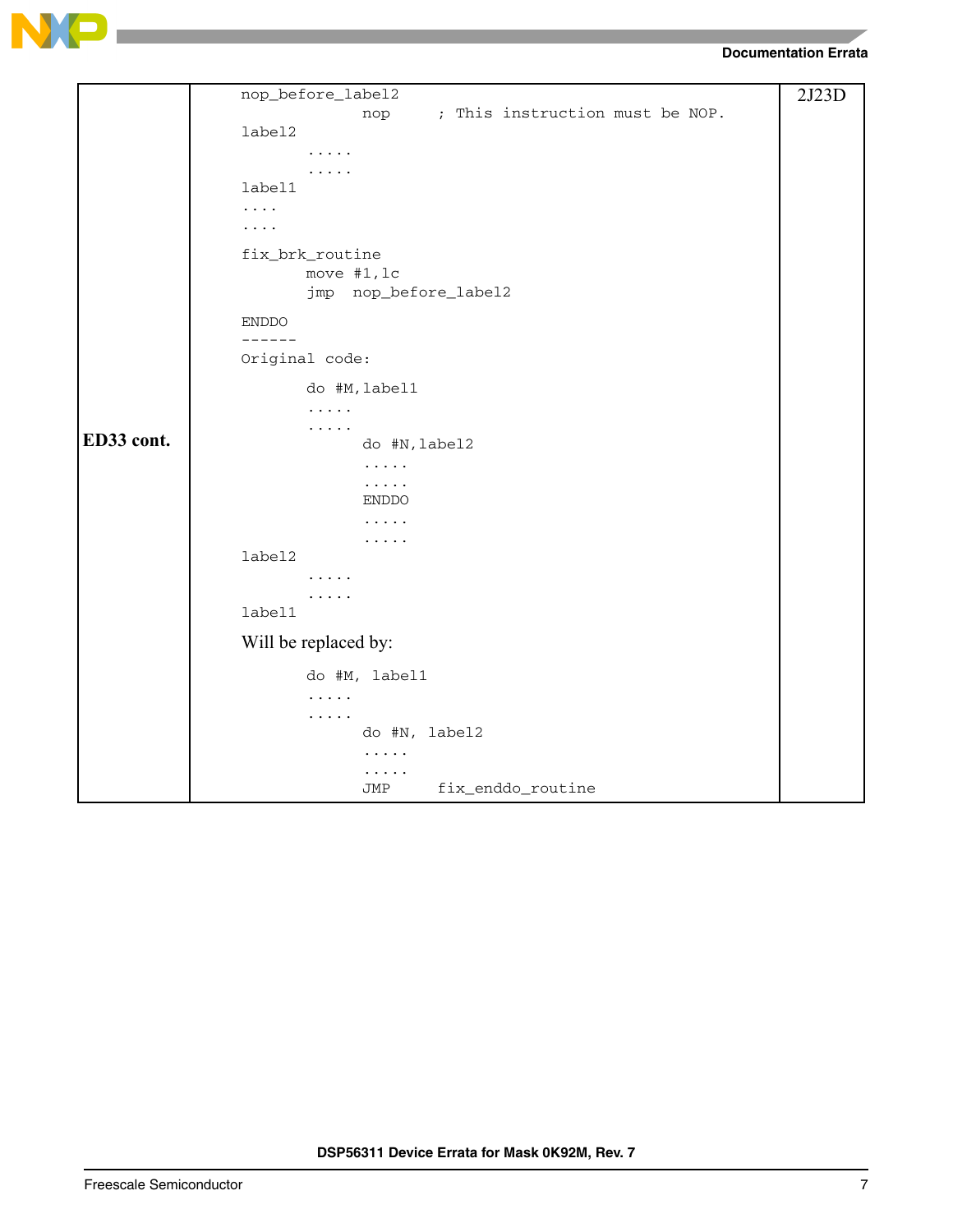

**Imentation Errata** 

```
ED33 cont.
     nop_after_jmp
                   NOP ; This instruction must be NOP.
                   .....
                   .....
     label2
            .....
             .....
     label1
     ....
     ....
     fix_enddo_routine
            move #1,lc
            move #nop_after_jmp,la
            jmp nop_after_jmp
     2) DO FOREVER loops
     ===================
     BRKcc
     -----
     Original code:
            do #M,label1
             .....
             .....
                   do forever,label2
                   .....
                   .....
                  BRKcc
                   .....
                   .....
     label2
             .....
             .....
     label1
                                                                    2J23D
```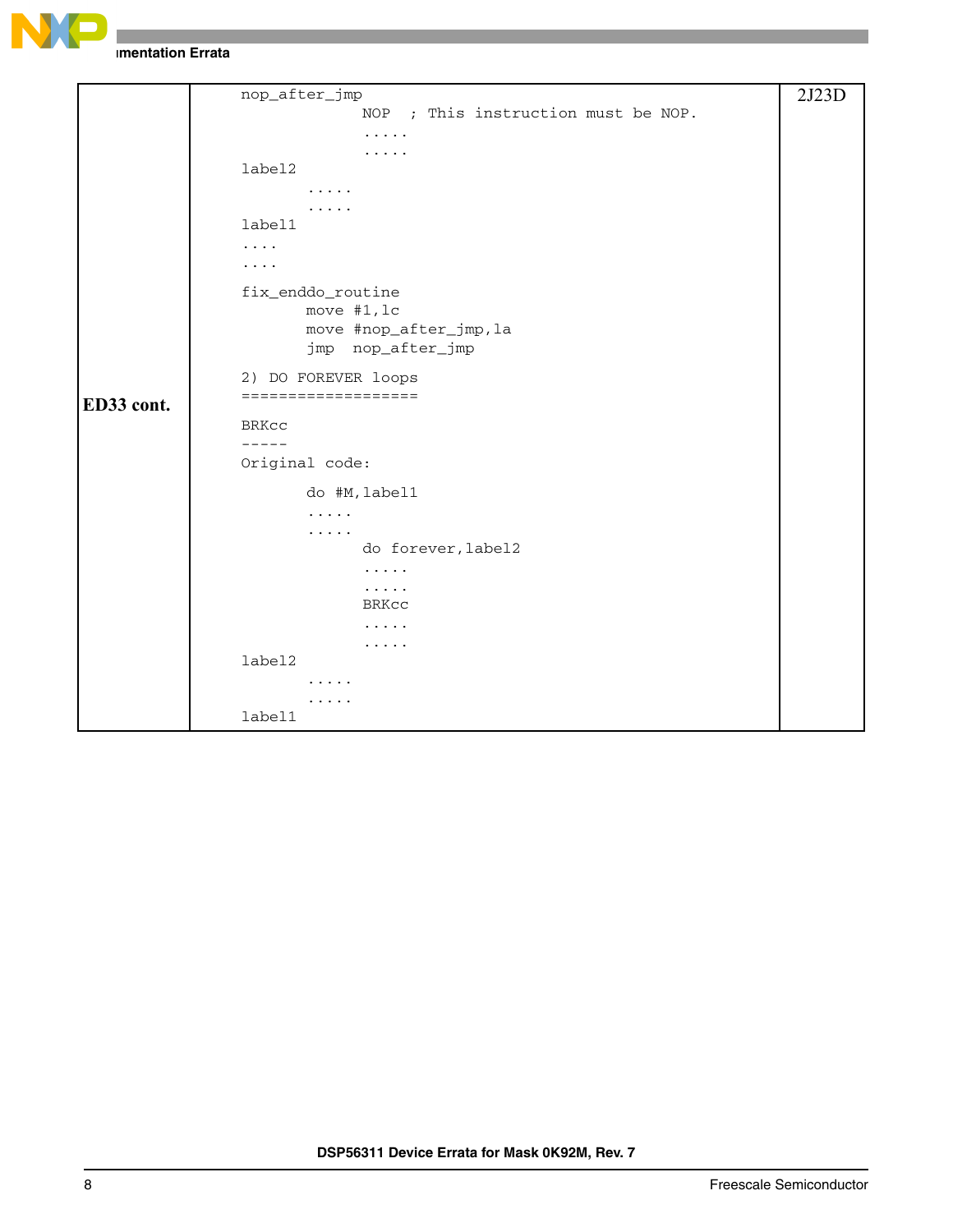



|            | Will be replaced by:                                            | 2J23D |
|------------|-----------------------------------------------------------------|-------|
|            | do #M, label1                                                   |       |
|            | .                                                               |       |
|            | .                                                               |       |
|            | do forever, label2                                              |       |
|            | .<br>.                                                          |       |
|            | fix_brk_forever_routine ; <---<br>JScc                          |       |
|            | note: JScc and not Jcc                                          |       |
|            | .                                                               |       |
|            | $\cdots\cdots\cdots$                                            |       |
|            | nop_before_label2                                               |       |
|            | nop ; This instruction must be NOP.                             |       |
|            | label2                                                          |       |
|            | .<br>.                                                          |       |
| ED33 cont. | label1                                                          |       |
|            | .                                                               |       |
|            | .                                                               |       |
|            | fix_brk_forever_routine                                         |       |
|            | move $\operatorname{ssh}$ , x:<> ; <> is some reserved not used |       |
|            | address (for temporary data)                                    |       |
|            | move #nop_before_label2, ssh<br>$bc1r$ #16,ssl                  |       |
|            | $\overline{\phantom{a}}$<br>move #1, lc                         |       |
|            | ; <---- note: "rti" and not "rts" !<br>rti                      |       |
|            | <b>ENDDO</b>                                                    |       |
|            | -------                                                         |       |
|            | Original code:                                                  |       |
|            | do #M, label1                                                   |       |
|            | .                                                               |       |
|            | .                                                               |       |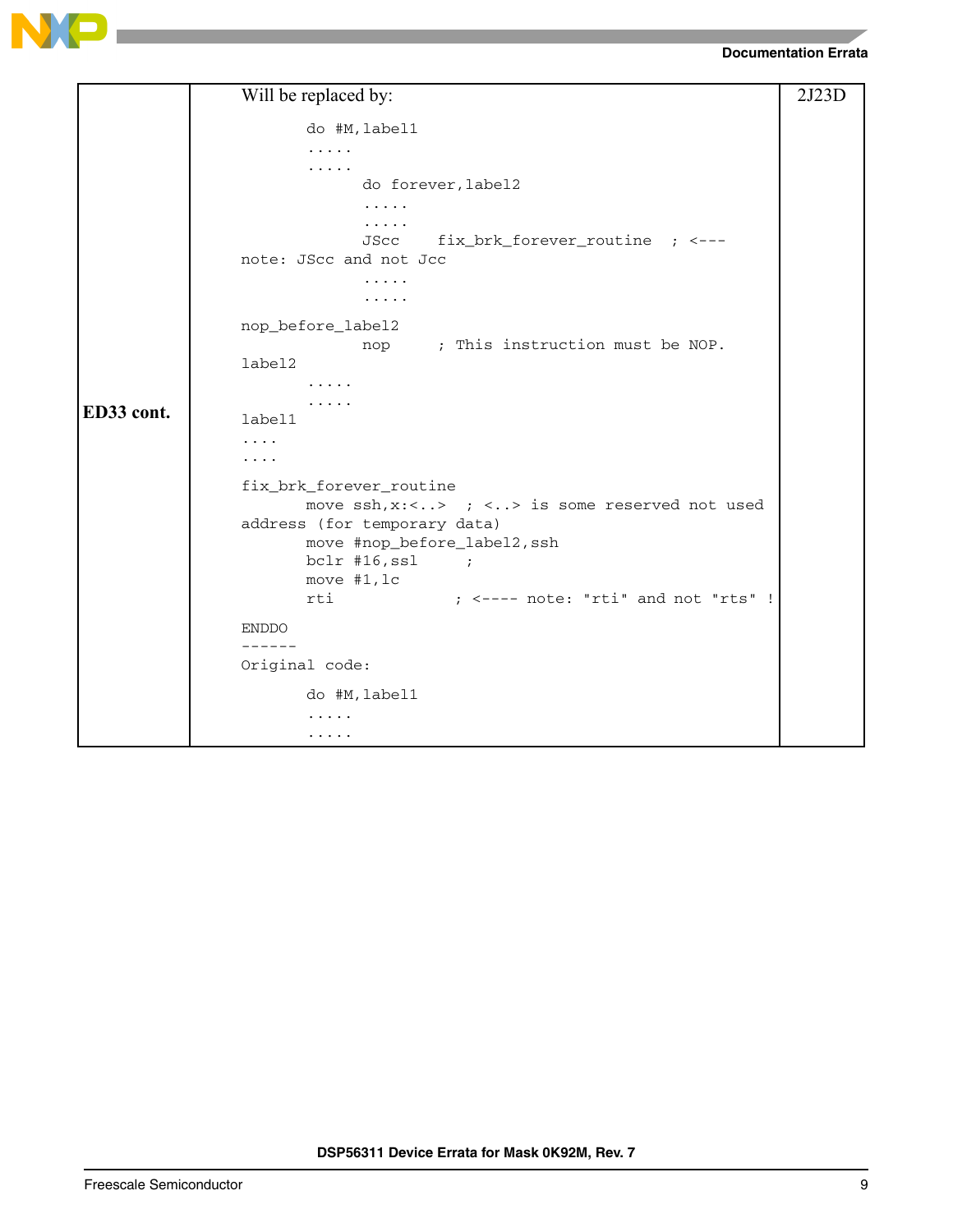

**Imentation Errata** 

|            | do forever, label2                                                             | 2J23D |
|------------|--------------------------------------------------------------------------------|-------|
|            | .                                                                              |       |
|            |                                                                                |       |
|            | <b>ENDDO</b>                                                                   |       |
|            |                                                                                |       |
|            | label2                                                                         |       |
|            |                                                                                |       |
|            |                                                                                |       |
|            | label1                                                                         |       |
|            | Will be replaced by:                                                           |       |
|            | do #M, label1                                                                  |       |
|            | .                                                                              |       |
|            | .                                                                              |       |
|            | do forever, label2                                                             |       |
|            | .                                                                              |       |
|            | .<br>fix_enddo_routine ; <--- note:<br>JSR                                     |       |
| ED33 cont. | JSR and not JMP                                                                |       |
|            | nop_after_jmp                                                                  |       |
|            | NOP ; This instruction should be NOP                                           |       |
|            |                                                                                |       |
|            | .                                                                              |       |
|            | label2                                                                         |       |
|            |                                                                                |       |
|            | .<br>label1                                                                    |       |
|            | .                                                                              |       |
|            | .                                                                              |       |
|            |                                                                                |       |
|            | fix_enddo_routine<br>nop                                                       |       |
|            | move #1, lc                                                                    |       |
|            | bclr #16, ssl                                                                  |       |
|            | move #nop_after_jmp, la                                                        |       |
|            | ; <--- note: "rti" and not "rts"<br>rti                                        |       |
|            | Pertains to: DSP56300 Family Manual, Section B-4.2, "General Do Restrictions." |       |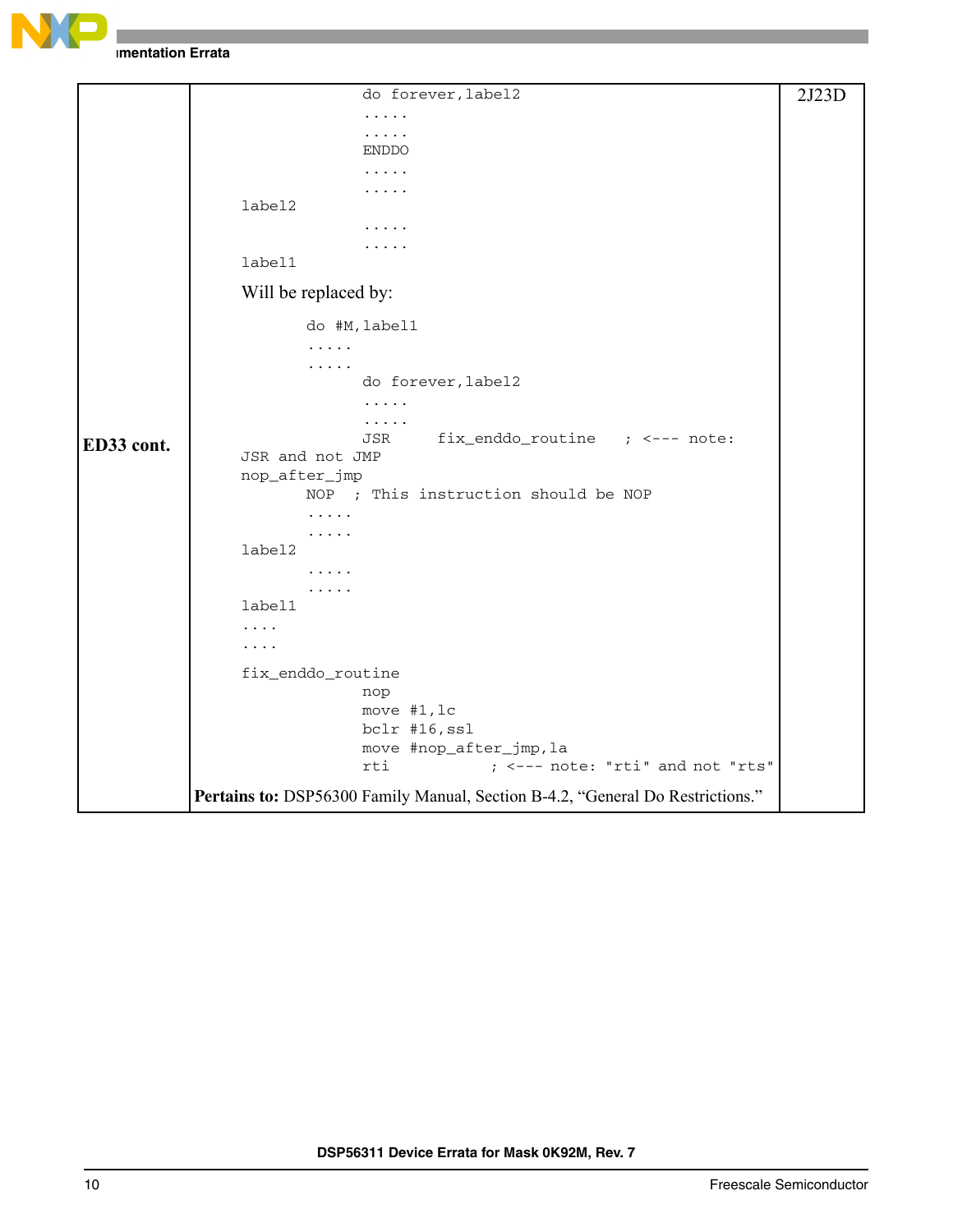

the control of the control of the control of the

## **Documentation Errata**

|             | Description (added 1/5/99; identified as a Documentation errata 2/1/99):                                                                                                                                                                                                                                                                                                                                 | 2J23D |
|-------------|----------------------------------------------------------------------------------------------------------------------------------------------------------------------------------------------------------------------------------------------------------------------------------------------------------------------------------------------------------------------------------------------------------|-------|
|             | When stack extansion is enabled, the read result from stack may be improper if two<br>previous executed instructions cause sequential read and write operations with SSH.<br>Two cases are possible:                                                                                                                                                                                                     |       |
|             | Case 1:                                                                                                                                                                                                                                                                                                                                                                                                  |       |
|             | For the first executed instruction: move from SSH or bit manipulation on SSH (i.e.<br>jelr, brelr, jset, brset, btst, bsset, jsset, bselr, jselr).                                                                                                                                                                                                                                                       |       |
|             | For the second executed instruction: move to SSH or bit manipulation on SSH (i.e.<br>jsr, bsr, jscc, bscc).                                                                                                                                                                                                                                                                                              |       |
|             | For the third executed instruction: an SSL or SSH read from the stack result may be<br>improper - move from SSH or SSL or bit manipulation on SSH or SSL (i.e., bset,<br>belr, behg, jelr, brelr, jset, brset, btst, bsset, jsset, bselr, jselr).                                                                                                                                                        |       |
| <b>ED34</b> | Workaround:                                                                                                                                                                                                                                                                                                                                                                                              |       |
|             | Add two NOP instructions before the third executed instruction.                                                                                                                                                                                                                                                                                                                                          |       |
|             | Case 2:                                                                                                                                                                                                                                                                                                                                                                                                  |       |
|             | For the first executed instruction: bit manipulation on SSH (i.e. bset, bclr, bchg).                                                                                                                                                                                                                                                                                                                     |       |
|             | For the second executed instruction: an SSL or SSH read from the stack result may<br>be improper - move from SSH or SSL or bit manipulation on SSH or SSL (i.e., bset,<br>belr, behg, jelr, brelr, jset, brset, btst, bsset, jsset, bselr, jselr).                                                                                                                                                       |       |
|             | Workaround:                                                                                                                                                                                                                                                                                                                                                                                              |       |
|             | Add two NOP instructions before the second executed instruction.                                                                                                                                                                                                                                                                                                                                         |       |
|             | Pertains to: DSP56300 Family Manual, Appendix B, add a new section called<br>"Stack Extension Enable Restrictions." Cover all cases. Also, in Section 6.3.11.15,<br>add a cross reference to this new section.                                                                                                                                                                                           |       |
|             | Description (added 7/14/99):                                                                                                                                                                                                                                                                                                                                                                             | 2J23D |
| <b>ED38</b> | If Port A is used for external accesses, the BAT bits in the AAR3-0 registers must be<br>initialized to the SRAM access type (i.e. $BAT = 01$ ) or to the DRAM access type (i.e.<br>$BAT = 10$ ). To ensure proper operation of Port A, this initialization must occur even<br>for an AAR register that is not used during any Port A access. Note that at reset, the<br>BAT bits are initialized to 00. |       |
|             | Pertains to: DSP56300 Family Manual, Port A Chapter (Chapter 9 in Revision 2),<br>description of the BAT $[1 - 0]$ bits in the AAR3 - AAR0 registers. Also pertains to the<br>core chapter in device-specific user's manuals that include a description of the AAR3<br>- AAR0 registers with bit definitions (usually Chapter 4).                                                                        |       |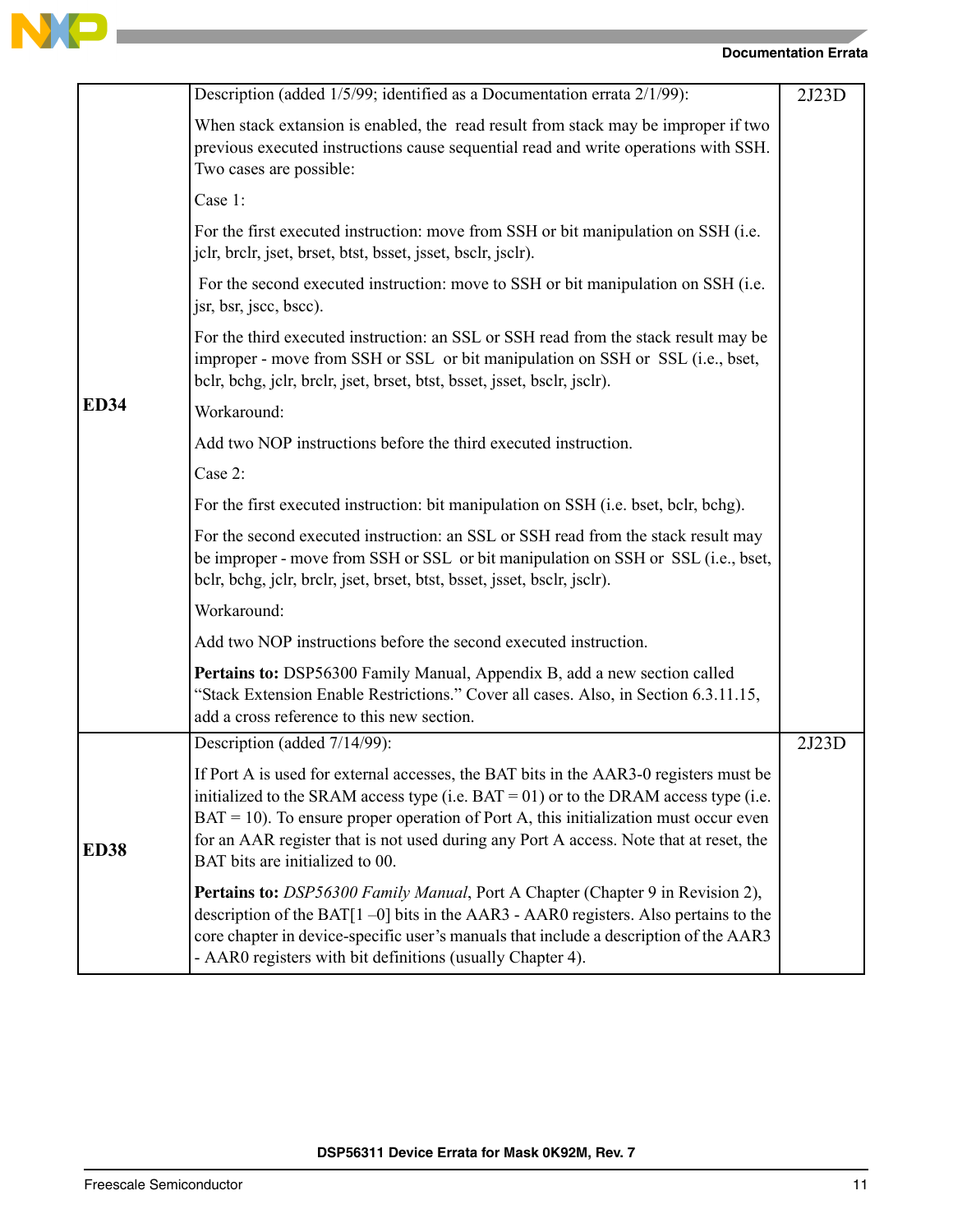

|             | Description (added 11/11/99):                                                                                                                                                                                                                                                                                                                                                                                                                                     | 2J23D |
|-------------|-------------------------------------------------------------------------------------------------------------------------------------------------------------------------------------------------------------------------------------------------------------------------------------------------------------------------------------------------------------------------------------------------------------------------------------------------------------------|-------|
|             | When an instruction with all the following conditions follows a repeat instruction,<br>then the last move will be corrupted.:                                                                                                                                                                                                                                                                                                                                     |       |
|             | <b>1.</b> The repeated instruction is from external memory.                                                                                                                                                                                                                                                                                                                                                                                                       |       |
|             | <b>2.</b> The repeated instruction is a DALU instruction that includes 2 DAL reg-<br>isters, one as a source, and one as destination (e.g. tfr, add).                                                                                                                                                                                                                                                                                                             |       |
|             | The repeated instruction has a double move in parallel to the DALU<br>3.<br>instruction: one move's source is the destination of the DALU instruc-<br>tion (causing a DALU interlock); the other move's destination is the<br>source of the DALU instruction.                                                                                                                                                                                                     |       |
|             | Example:                                                                                                                                                                                                                                                                                                                                                                                                                                                          |       |
|             | rep #number                                                                                                                                                                                                                                                                                                                                                                                                                                                       |       |
|             | tfr x0,a $x(r0)+,x0$ a,y0 ; This instruction is from external memory                                                                                                                                                                                                                                                                                                                                                                                              |       |
|             |                                                                                                                                                                                                                                                                                                                                                                                                                                                                   |       |
|             | ---------> This is condition 3, first part - DALU interlock                                                                                                                                                                                                                                                                                                                                                                                                       |       |
| <b>ED40</b> | In this example, the second iteration before the last, the " $x(r0) + x0$ " doesn't happen.<br>On the first iteration before the last, the X0 register is fixed with the " $x(r0) + x0$ ", but<br>the "tfr $x0$ , a" gets the wrong value from the previous iteration's $X0$ . Thus, at the last<br>iteration the A register is fixed with "tfr $x0$ , $a$ ", but the " $a$ , $y0$ " transfers the wrong<br>value from the previous iteration's A register to Y0. |       |
|             | Workaround:                                                                                                                                                                                                                                                                                                                                                                                                                                                       |       |
|             | 1. Use the DO instruction instead; mask any necessary interrupts before the<br>DO.                                                                                                                                                                                                                                                                                                                                                                                |       |
|             | 2. Run the REP instructions from internal memory.                                                                                                                                                                                                                                                                                                                                                                                                                 |       |
|             | Don't make DALU interlocks in the repeated instruction. After the repeat<br>3.<br>make the move. In the example above, all the "move a,y0" are redundant<br>so it can be done in the next instruction:                                                                                                                                                                                                                                                            |       |
|             | rep #number<br>tfr x0,a<br>$x(r0) + x0$<br>move a, y0                                                                                                                                                                                                                                                                                                                                                                                                             |       |
|             | If no interrupts before the move is a must, mask the interrupts before the REP.<br>Pertains to: DSP56300 Family Manual, Rev. 2, Section A.3, "Instruction Sequence<br>Restrictions."                                                                                                                                                                                                                                                                              |       |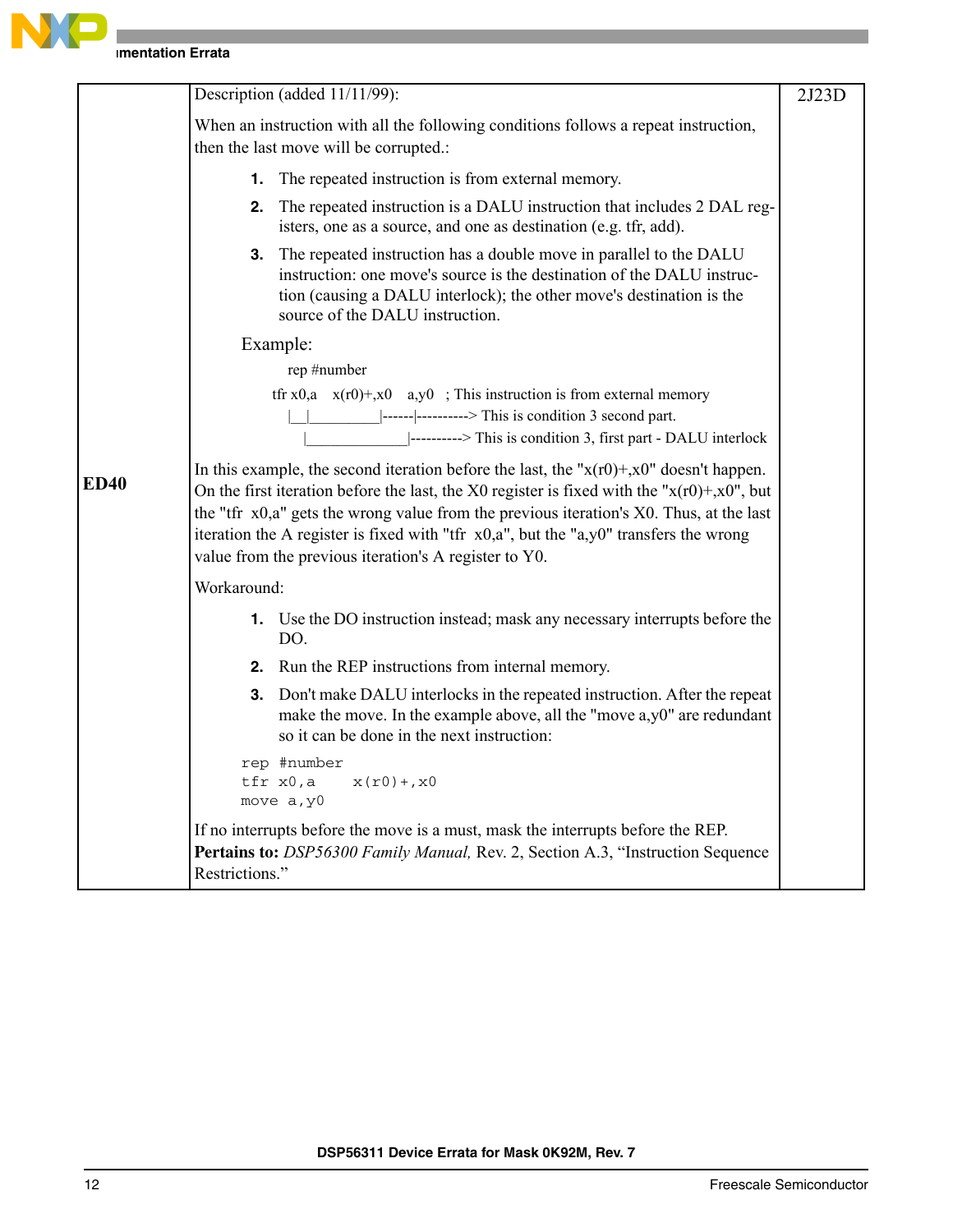

the control of the control of the control of the

## **Documentation Errata**

|             | Description (added on 3/22/2000)                                                                                                                                                                                                                                                                                                                                                                                     | 2J23D |
|-------------|----------------------------------------------------------------------------------------------------------------------------------------------------------------------------------------------------------------------------------------------------------------------------------------------------------------------------------------------------------------------------------------------------------------------|-------|
| <b>ED42</b> | Revised 10/29/2004.                                                                                                                                                                                                                                                                                                                                                                                                  |       |
|             | When the device is operating in a mode in which DE is not cleared at the end of the<br>block transfer ( $DTM = 100$ or 101), the DMA end-of-block-transfer interrupt may<br>not be latched when the external bus arbitration controller asserts the bus grant/BG<br>pin. This causes the end-of-block-transfer interrupt to be lost.                                                                                 |       |
|             | <b>Pertains to:</b>                                                                                                                                                                                                                                                                                                                                                                                                  |       |
|             | DSP56300 Family Manual, Rev. 2, Section 10.4.1.2, "End-of-Block-Transfer<br>Interrupt." Also, Section 10.5.3.5, "DMA Control Registers (DCR[5-0]," discussion<br>of bits $21 - 19$ (DTM bits).                                                                                                                                                                                                                       |       |
|             | Description (added on 7/6/2000)                                                                                                                                                                                                                                                                                                                                                                                      | 2J23D |
| <b>ED43</b> | Two HI08 registers, the Host Command Vector Register (HCVR) and the Host<br>Interrupt Vector Register (HIVR), do not have a known value at reset. That is, their<br>initial value after reset is unknown.                                                                                                                                                                                                            |       |
|             | Workaround : In order to use these registers, the user must write a value to these<br>registers.                                                                                                                                                                                                                                                                                                                     |       |
| <b>ED44</b> | Description (added 3/31/2001):                                                                                                                                                                                                                                                                                                                                                                                       | 2J23D |
|             | When used with MS=1, a very small fraction of devices may seem to have bad<br>memory bits, although the problem is actually with the busses used in the switch<br>mode and/or the logic that enables them. This impacts all mask revisions of the<br>DSP56311. When used with MS=0, this problem is not present.                                                                                                     |       |
|             | Diagnostic: With the mode set for maximum program memory, write and read both<br>1's and 0's to each bit of extended program memory. Repeat the process via both core<br>and DMA accesses. If possible, the screen should be performed at the highest<br>temperature and lowest voltage the parts will see in the application. If high<br>temperature testing is difficult, the following procedure can be followed: |       |
|             | 1. run the test at room temperature, 10 MHz, and 1.9V                                                                                                                                                                                                                                                                                                                                                                |       |
|             | 2. run the test at room temperature, $(Fmax + 6)$ MHz, and 1.7V                                                                                                                                                                                                                                                                                                                                                      |       |
|             | confirm any failures at spec temperature, speed and voltage<br>3.                                                                                                                                                                                                                                                                                                                                                    |       |
|             | Workaround: The production test program has been modified to address the issue.<br>This test has been run on all material with date codes of WW10, 2001 and later, and<br>for all material with a drypack seal date of March 8, 2001 or later.                                                                                                                                                                       |       |
| <b>ED47</b> | Description: (added 1/19/2002):                                                                                                                                                                                                                                                                                                                                                                                      | 2J23D |
|             | Reclassified from ES135 to ED47 (spec change) on 5/9/2002:                                                                                                                                                                                                                                                                                                                                                           |       |
|             | When DMA line-by-line block transfers are used with the EFCOP to perform IIR<br>filtering with two or fewer IIR coefficients, the first output of the IIR filter is lost.<br>The rest of the outputs are shifted and inaccurate.                                                                                                                                                                                     |       |
|             | Workaround: Instead of DMA line-by-line block transfers, use DMA word-by-word<br>block transfers.                                                                                                                                                                                                                                                                                                                    |       |

**DSP56311 Device Errata for Mask 0K92M, Rev. 7**